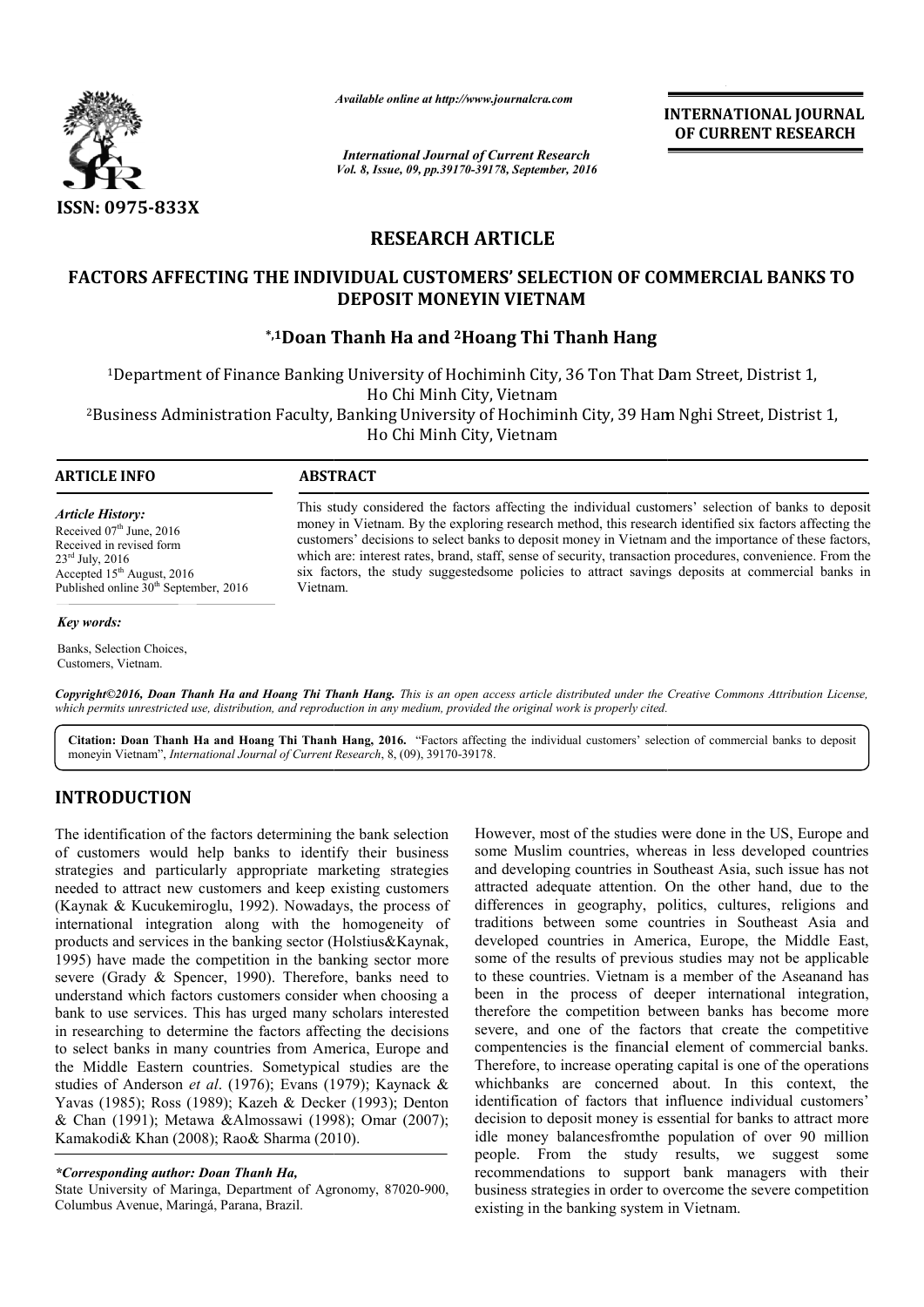# Literature Review

According to the research of Anderson *et al*. (1976) aboutthe bank selection decision and market segments in the US, reputation, bank prestige, large capital for loansare the criteria for customers to choose banks. Over the past decades, the issue of bank selection criteria has been researched a lot and the researches mostly analyzed the questions of why people choose a particular bank. These researches were similar but more comprehensive and they were not only about the area of savings deposits. The arising financial needs presented the first step to choose banks. However, after that the selection has become difficult due to the similarity of products and services which banks provide. There have been many researchessuch as the researches of Kennington *et al*., 1996; Luther Denton & Allan K.K. Chan, 1991; Omo Aregbeyen, 2011; Chen, 1999; Mylonakis *et al*, 1998. The study of Anderson *et al* (1976) in the US showed that reputation, bank prestige, large capital for loan were the criteria for customers to choosebanks. The research of Kennington *et al.* (1996) about the selection of banks in Poland concluded that the factors affecting the bank choices of Polish customerswere similar to US customers', which werereputation, fees, service types and convenience. According to the researcher, this convenience was related to elements such as close distances to workplaces or homes, good locations and working days, the number of branches. The research of Aldlaigan & Butile (2001) focused on customer groups aged from 19 to 24 in the Middle East region andthe results of factors affecting bank selection were: bank reputation, parking areas near the banks, the friendliness of the bank staff, the possibility of using ATM services at various locations within 24 hours a day. They also recognized that young customers tended to communicate and conduct transactions by using modern technological equipments. Another study of Almossawi (2001) pointed out that the proximity and quality of service were important factors in the commercial bank selection of students in Bahrain. In addition, brand, technology, sense of security and the referrals of other people were also determining factors. The researches of Laroche *et al* (1986) in Canada showed that the speed of the services, and factors related to the authority and friendliness of staff and the convenience of locationswere important factors that consumers would be aware of when choosing their banks. Zineldin (1996) conducted a survey of 19 potential factors that customers would consider as important in choosing a bank in Sweden. These factors included reputation, referrals by others, interesting advertisings, convenience of locations, opening hours and high-tech services. Mylonakis *et al* (1998) concluded that the most important criteria for bank selectionwere convenience, bank reputation, quality of products and services, interest rates and fees, education, infrastructure, sector environments, services, after-sales services and other factors such as advertising seemed not to influence the bank choice of customers. Chen (1999) conducted a survey of 336 state owned in the country and 39 foreign ownedbanks in Taiwan in 1997 to identify the critical success factors in the application of different business strategies in the banking sector. Data were analyzed using factor analyzing techniques which highlighted four factors including the ability of banks to manage marketing activities, banks, bank brand development and financial market management. Shevlin & Graeber (2001) explored the various factors affecting a client in choosing a specific bank in Texas, USA. They pointed out that ATM (Automatic Teller Machine) was the main reason for the customers' bank selection, and branch visits and referrals from friends and relatives were the most common sources of influence. Aish *et al.* (2003) compared the bank selection decisionsinsmall business markets across the UK and Egypt. Results showed different similarities and provided evidencesproving that brand played an important role in bank selection decisions of small businesses in both of the study ofthe UK and the study of Egypt. In the case of India, Kamakodi & Khan (2008) conducted a survey and obtained responses from 292 banks about the factors affecting bank selection decisions. Top 10 parameters based on the level of importance were found as the safety of funds, guaranteed ATMs, ATM availability, reputation, personal attention, pleasant manners, security, proximity to work, timely services and friendly staff ready to work.

The studiesof Rehman & Ahmed (2008) analyzed the main determining factors of the selection of a bank by customers in the banking sector in Pakistan. It was based on a survey of 358 clients of a private bank located in Lahore (Pakistan). The findings of the study showed that the most important variables affecting the customer choicewerecustomer service, convenience, online banking facilities and banking environment in general.

# Research model and the variables in the model

Based on the results of studies on the factors affecting the customers' bank selection conducted in many different countries, we choose 08 factors to insert in the model including interest rate, brand awareness, staff, sense of security, promotion, transaction procedures, convenience, influences of relatives.

+ Interest rate: Interest rate is always an important factor affecting the behaviour of selecting banks for savings deposits of individual customers. Before having savings deposits, many customers will take time to find out the interest rate situations of banksfor appropriate selection.

The hypothesis is:

H1: Interest rate factor makes customers decide to have savings deposits  $(+)$ 

+ Brand awareness: Today, brand is a major factor affecting product and service consumption decisions of customers. Almossawi (2001); Haques*et al* (2009) pointed out that young customers prefered to deal withpopular banks with good reputation.

The hypothesis is:

H2: Brand awareness factor makes customers decide to have savings deposits (+)

+ Bank staff: This factor is reflected in the attitude of increasing serving mentality and making good impressions on customers through the friendliness, politeness of customer reception, the professionalism in resolving inquiries and handling situations of employees, the attention, empathy, patience in serving customers. This factor has an impact on the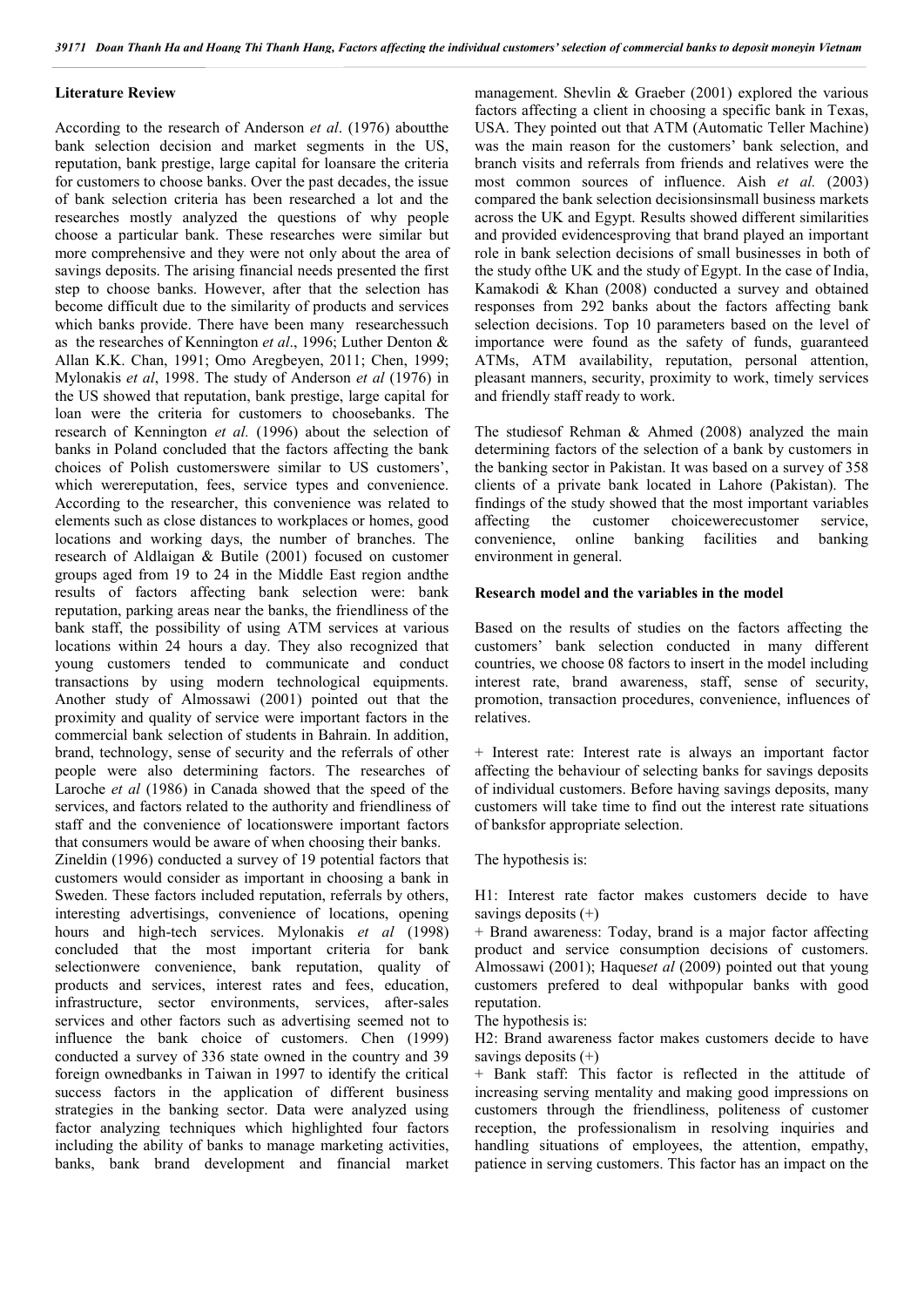customers' selection. Customers will feel close to banks, want to build and maintain relationships with banks through the use of products and services if the bank employees express the friendliness, courtesy and respect in communication and professionalism in counseling customer. In addition, their working professionalism also contributes to the increase inthe customers' trust in banks.

The hypothesis is:

H3: Bank staff factor makes customers decide to have savings  $deposits(+)$ 

+ The sense of security: Transactions at commercial banks usually have sensitive nature due to the direct relation to customers' financing sources, so the sense of security is a considerable factor. According Almossawi (2001), this is one of the factors influencing the bank selection. Mokhlis (2009) pointed out that the sense of security reflected the expectationsof banking service users about the stability and security when conducting financial transactions. This means that the sense of security includesthe security at banks and the banks' financial stability. Therefore, the three criteria: the security of customer information, the solid financial background of banks, the security conditions of transaction locations are used to evaluate the sense of security which customers have about the banks where transactions occur.

### The hypothesis is:

H4: The sense of security makes customers decide to have savings deposits  $(+)$ 

+ Promotion factor: Promotions are stimulationsand added value of products aimed at the sales force, distribution systems and ultimate consumers to create the fast product consumption. From the banks' perspective, promotions are the methods of encouraging customers to use a bank product or service. If banks have many impressive promotion programs creating benefits for customers, it will lead to the customers' intention to deposit their money in the banks.

# The hypothesis is:

H5: Promotion factor makes customers decide to have savings  $decisions (+)$ 

+ Simple procedure factor: Customers want the transactions to occur the most quickly, so the more simple the procedures are to shorten the transaction time, the more intention the customers would have to have savings deposits.

# The hypothesis is:

H6: Simple procedure factor makes customers decide to have savings deposits  $(+)$ 

+ Convenience factor: convenience factor affects the psychology of customers. A bank having the favourable location such as the downtown area, densely populated areas with convenient transportations ... can attract more customers. Therefore, the organization of a wide and reasonable operational network on residential areas helps commercial banks to have more opportunities to attract capital, helps customers to save time and travel costs for the transactions.

The hypothesis is:

H7: convenience factor makes customers decide to have savings deposits (+)

+ Influences of relatives: According Mokhlis (2009), the influences and advices of people are also an impact factor in the bank selection of male and female customers. Almossawi (2001) also recognized that the advices of friends and relatives were related to the bank selection of young customers. In Vietnam, oral culture exists and people still maintain their cultural system as such; information can easily flow through friends or relatives. This is important because the access to information can help customers in the process of choosing their banks.

The hypothesis is:

H8: Influences of relatives make customers decide to have savings deposits(+)

Through the theory-based analysis, the research modelprovides the below suggestionswith 01 dependent variable which is the *decision to select a bank to have savings deposits* and 08 independent variables



Figure 1. Research model

# Data and Methodology

The research was carried out through 2 stages, including preliminary research and formal research.

a) Preliminary research mainly focused on interviews, bilateral discussions with 10 people who were staff of the customer service department, accounting manager, branch manager and customers who had already used banking services in Vietnam. The objective of the preliminary study was to examine the extent to which words were clear, assessthe accuracy of each statement in terms of meaning, and search for new statements. The interview content was recorded as the basis for the adjustment and supplementation of observed variables in the scale. Among the 10 bilaterally discussing participants, there were 4 men and 6 women aged 27 to 56 and having university degrees or higher education. The preliminary research results were as follows:

- *About the bank*: The interviewed subjects had been using services at commercial banks in Vietnam.

- *About time for using services*: All the participants of the preliminary survey had used services for more than one year, so they should have had some experiences in the selection and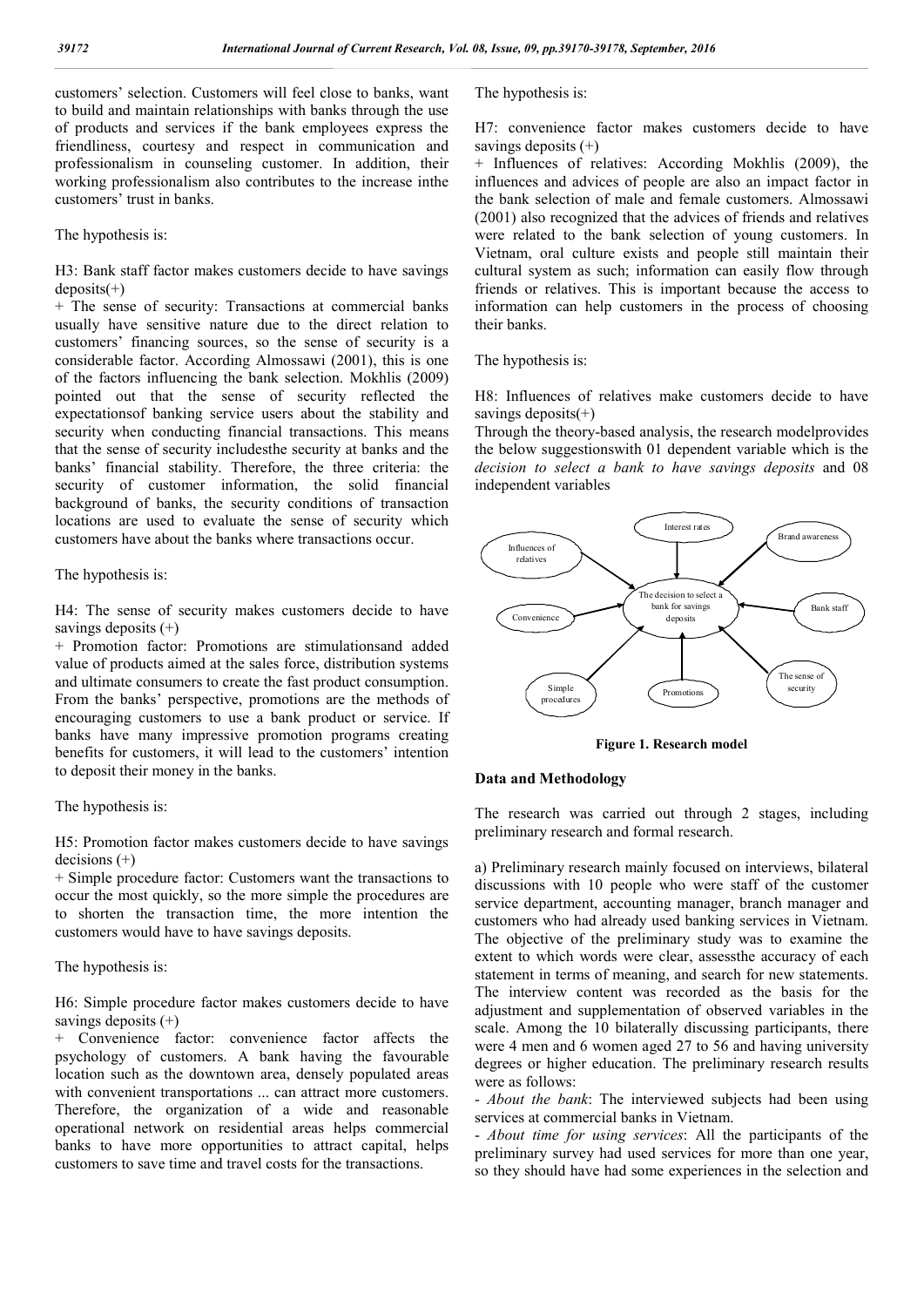evaluation of the bank when using the services.

- *About the statements of scales*: All the participants of the preliminary survey clearly understood the meanings of the statement.

Finally the author prepared the questionnaire which consisted of 33 variablesand were included in the official study.

b) Formal research: The formal research was carried out in Vietnam from June 2015 to September 2015. The sampleswere directly collected by questionnaires. In addition, a link containing a questionnaire was sent via email and the samples were collected via Internet. After theremoval of unsatisfactory samples, the collected data were processed by SPSS 20.0 software to analyze the factors, test the scale and identify the factors affecting the bank selection decision of customers, and evaluate the importance of each factor. In this research, Likert scale was used with 5 levels from "totally disagree" to "totally agree".

# RESEARCH RESULTS AND DISCUSSION

### Descriptive statistics

With 350 sent survey forms, 290 survey forms were collected after the exclusion of invalid forms. The sample size used in the study was 276 samples. The results of Table 2 show that the majority of customersare aged 25 to 45, accounting for more than 82%, while the group aged over 45 accounts for 15.6% and the group aged 18-24 accounts for only 2.2%. In terms of gender, we realize that there is a difference between men and women, in particular men account for 35% only while womenoccupy approximately 65%.

The statistical results show that the group having Intermediate –Diploma and Bachelor educationaccount for the highest proportion at 53.3%, followed by the above Bachelor group with the proportion of more than 25%. Whereas, the under Intermediate group account for a significantly low proportion. The statistical results also show that people who use banking services all have income at above 5 millionsand the reasons for using banking services are security and convenience.

# Test of scale

To test the scales, we performed the test of the scale reliability to eliminate variables did not meet the reliability requirement, and after that performed the factor analysis for the variables which satisfied the reliability requirement.

+ Test the scale reliability. Theanalytical method-Cronbach's alpha allowedthe removal of inappropriate variables and garbage variables in the model. Accordingly, only the alpha coefficients greater than 0.6 were considered as acceptable and appropriate to be included in the next analysis steps. According to many researchers, if the alpha coefficient is 0.8 or higher, the measurement scale is good; simultaneously if the correlation coefficients with the total adjustment variableshavethe value greater than 0.3, it would be satisfactory. Test results show that the variables are unsatisfactory in terms of the correlation of total adjustment variables, particularly the variable TT6, NV4 and TT4 due to the unsatisfaction in the EFA analysis. After eliminating the 3 variables above, we analyzed the Cronbach alpha for the last time, which gave the results as in Table 3.

Table 1. Observed variables

| No.            | Factors                | Observed variables | <b>Explanations</b>                                                                              |
|----------------|------------------------|--------------------|--------------------------------------------------------------------------------------------------|
| 1              | Interest rates         | <b>LSI</b>         | Bank with competitive interest rates                                                             |
|                |                        | LS <sub>2</sub>    | Bank with appropriate methods of interest payment                                                |
|                |                        | LS3                | Bank with diversified terms of savings deposits                                                  |
|                |                        | LS4                | Bank with interest rates that are clearly and publicly announced                                 |
| 2              | <b>Brand awareness</b> | TH1                | Bank brand awareness through the bank name, logo, images and characteristic musical theme        |
|                |                        | TH <sub>2</sub>    | Bankbrand awareness through community programs, sponsorships in which the bank participates      |
|                |                        | TH <sub>3</sub>    | Brand awareness through the frequency of bank appearance on the media: newspapers, TV, internet, |
|                |                        |                    | posters, flyers                                                                                  |
| 3              | Bank staff             | NV1                | The service attitudes of bank staff are polite, friendly, enthusiastic and cheerful              |
|                |                        | NV <sub>2</sub>    | Bank staff provide good advices and devotional, specific, clear instructions of procedures       |
|                |                        | NV3                | Bank staff know what customers need in order to consult and carry out professional business      |
|                |                        |                    | operations                                                                                       |
|                |                        | NV <sub>4</sub>    | Bank staff are young and beautiful                                                               |
|                |                        | NV <sub>5</sub>    | Bank staff have beautiful, tidy and polite costumes                                              |
| $\overline{4}$ | Sense of security      | ATI                | Customer information is secured                                                                  |
|                |                        | AT2                | Bank transaction locations have security and bodyguards                                          |
|                |                        | AT3                | Bank's financial foundation is solid                                                             |
|                |                        | AT4                | There are specialized (armored) vehicles that collect money at homes                             |
| 5              | Promotions             | KM1                | Promotions by bonus interests                                                                    |
|                |                        | KM <sub>2</sub>    | Promotions by gifts                                                                              |
|                |                        | KM3                | Promotions by lucky draws for gold or other valuables awards                                     |
| 6              | Transaction            | TTGD1              | Promotions by bonus interest                                                                     |
|                | procedures             | TTGD <sub>2</sub>  | Short time of transaction occurence                                                              |
|                |                        | TTGD3              | Bank solves grievances and complaints quickly and satisfactorily                                 |
|                |                        | TTGD4              | Bank has consistentand professional transaction processes                                        |
| 7              | Convenience            | TT1                | Bank has many transaction locations                                                              |
|                |                        | TT <sub>2</sub>    | Transaction locations are close to homes, schools and workplaces                                 |
|                |                        | TT3                | Bank working time is suitable for transactions                                                   |
|                |                        | TT <sub>4</sub>    | Bank has a spacious parking lot                                                                  |
|                |                        | TT <sub>5</sub>    | Transactions can be carried out via internet banking/mobile banking                              |
|                |                        | TT6                | There is the function of transferring savings interests into ATM account upon maturity.          |
|                |                        | TT7                | Bank has many ATMs and it is convenient to withdraw interests                                    |
| 8              | Relatives' influences  | AHNT1              | Youdeposit money due to your family members' referrals                                           |
|                |                        | AHNT <sub>2</sub>  | Youdeposit money due to your friends' referrals                                                  |
|                |                        | AHNT3              | Youdeposit money due to the bank stafff' referrals                                               |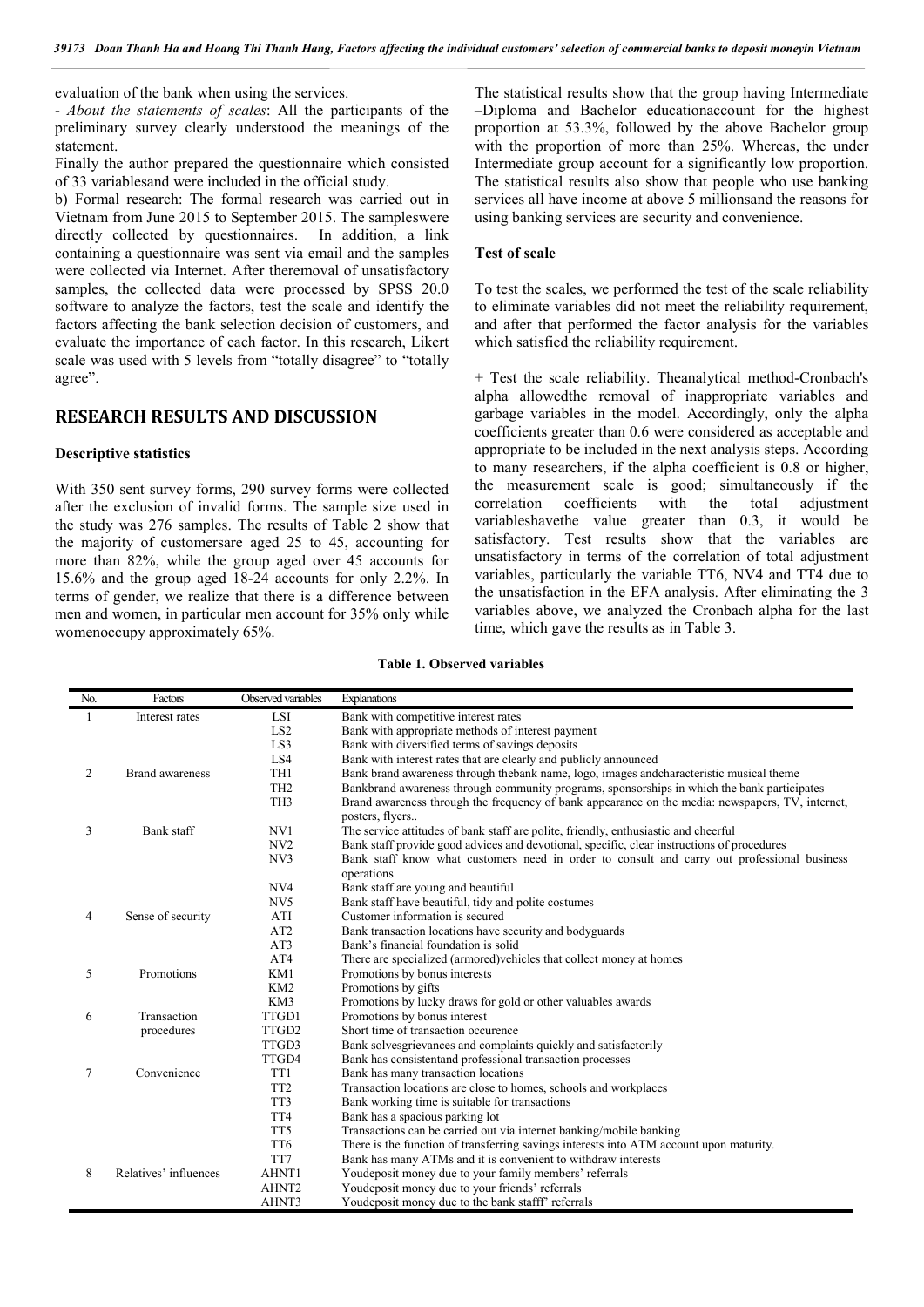#### Age Number of people  $\frac{\%}{2.2}$  % valid % accumulative 6 <br>2.2 <br>2.2 <br>2.2 <br>2.2 Valid 18-24 6 2.2 2.2 2.2 25-35 72 26.1 26.1 28.3 36-45 155 155 56.2 56.2 84.4 Above 45 15.6 15.6 100.0 Total 100.0 100.0 100.0 Gender<br>Valid Valid Male 98 35.5 35.5 35.5 35.5 Female 178 178 64.5 64.5 100.0 Total 100.0 100.0 100.0 100.0 Education Valid UnderSecondary school 9 3.3 3.3 3.3 Secondary-High school 49 17.8 17.8 21.0<br>
Intermediate-Diploma-Bachelor 147 53.3 53.3 74.3 Intermediate-Diploma-Bachelor Above Bachelor 71 25.7 25.7 100.0<br>Total 276 100.0 100.0 Total 100.0 100.0 100.0 Monthly Income Valid Above 5 million 16 5.8 5.8 5.8 5-10 million 113 113 40.9 40.9 46.7 Above 10 million 147 53.3 53.3 100.0<br>
Total 100.0 100.0 Total 100.0 100.0 100.0 Career<br>Valid Valid State officials 55 19.9 19.9 19.9 NWP 27.9 27.9 27.9 27.9 47.8 Lecturers 25 9.1 9.1 56.9 Small business owners 27 9.8 9.8 66.7<br>Retired 12 4.3 4.3 71.0 Retired 12 4.3 4.3 71.0 Business owners 29 29 10.5 10.5 81.5<br>Specialists 23 8.3 8.9 Specialists 23 8.3 89.9 Houseworks 9 3.3 3.3 93.1 93.1 9 3.3 93.1 9 3.3 9 3.3 9 3.1 9 3.1 9 3.3 9 3.1 9 3.1 9 3.3 9 3.1 9 3.1 9 3.1 9 3.1 9 3.1 9 3.1 9 3.1 9 3.1 9 3.1 9 3.1 9 3.1 9 3.1 9 3.1 9 3.1 9 3.1 9 3.1 9 3.1 9 3.1 9 3.1 9 3.1 9 3.1 9 3.1 Others 19 19 6.9 6.9 100.0 Total 100.0 100.0 100.0 *Reasons for service use* Valid Risk avoidance 36 13.0 13.0 13.0 More secured than other channels 58 21.0 21.0 34.1<br>Saved money 150 54.3 54.3 88.4 Saved money Use other services of the bank  $32$  11.6 100.0<br>Total 276 100.0 100.0 Total 100.0 100.0 100.0 100.0 *Bank of service use* Valid DA bank 27 9.8 9.8 9.8 Exim bank 17 6.2 6.2 15.9 AB bank 17 6.2 6.2 22.1 SCB  $17$  6.2 6.2 28.3 VP bank 8 2.9 2.9 2.9 31.2 ACB 88 31.9 31.9 63.0 Sacombank 54 19.6 19.6 82.6 Techcom bank 24 8.7 8.7 91.3 MB bank 24 8.7 8.7 100.0 Total 100.0 100.0 100.0

#### Table 2. Descriptive Statistics

### Table 3. Cronbach alpha test

|                  | Scale Mean if Item Deleted | Scale Variance if Item   | Corrected Item-Total | Cronbach's Alpha |
|------------------|----------------------------|--------------------------|----------------------|------------------|
|                  |                            | Deleted                  | Correlation          | if Item Deleted  |
|                  |                            | Cronbach alpha = $0.913$ |                      |                  |
| LSI              | 11.4638                    | 4.461                    | .839                 | .874             |
| LS <sub>2</sub>  | 11.2536                    | 4.728                    | .806                 | .887             |
| LS3              | 11.3841                    | 4.594                    | .749                 | .907             |
| LS4              | 11.4529                    | 4.634                    | .819                 | .882             |
|                  |                            | Cronbach alpha = $0.820$ |                      |                  |
| <b>THI</b>       | 7.6377                     | 2.479                    | .773                 | .652             |
| TH <sub>2</sub>  | 7.6957                     | 2.394                    | .698                 | .726             |
| TH <sub>3</sub>  | 7.8768                     | 2.865                    | .561                 | .859             |
|                  |                            | Cronbach alpha = $0.912$ |                      |                  |
| NV1              | 12.4928                    | 5.516                    | .783                 | .894             |
| N <sub>V</sub> 2 | 12.4710                    | 5.806                    | .811                 | .882             |
| NY3              | 12.4565                    | 5.944                    | .841                 | .873             |
| NV <sub>5</sub>  | 12.3406                    | 5.920                    | .774                 | .895             |
|                  |                            | Cronbach alpha = $0.893$ |                      |                  |
| ATI              | 11.5507                    | 6.016                    | .694                 | .889             |
| AT2              | 11.3841                    | 5.772                    | .863                 | .825             |
| AT3              | 11.4601                    | 6.046                    | .797                 | .850             |
| AT4              | 11.3551                    | 5.961                    | .713                 | .882             |

*Continue…………………..*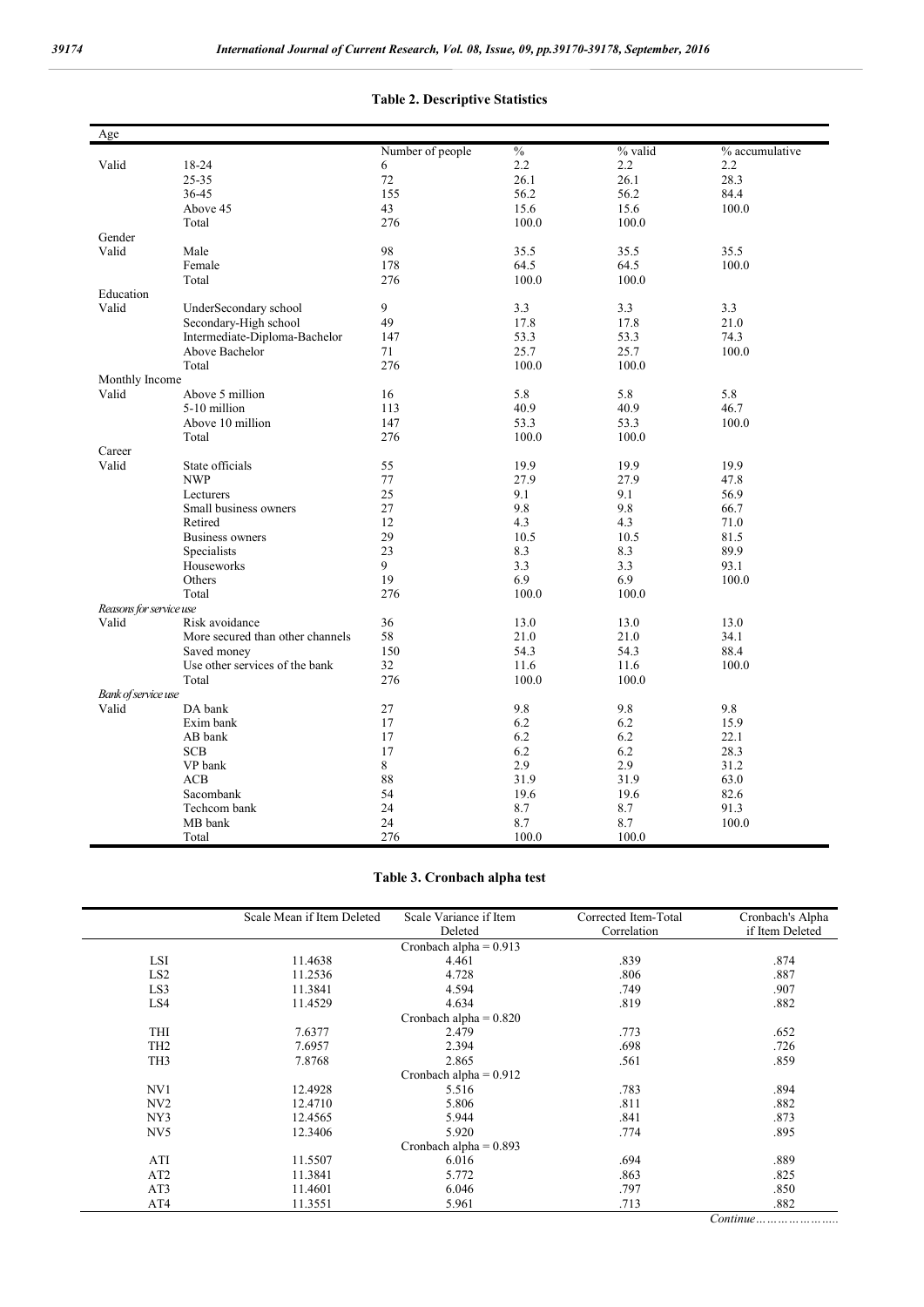*39175 Doan Thanh Ha and Hoang Thi Thanh Hang, Factors affecting the individual customers' selection of commercial banks to deposit moneyin Vietnam*

|                   |         | Cronbach alpha = $0.870$ |      |      |
|-------------------|---------|--------------------------|------|------|
| KM1               | 7.9203  | 1.354                    | .795 | .780 |
| KM2               | 7.7899  | 1.367                    | .739 | .827 |
| KM3               | 7.7609  | 1.244                    | .727 | .844 |
|                   |         | Cronbach alpha = $0.883$ |      |      |
| TTGD1             | 12.4167 | 4.237                    | .737 | .854 |
| TTGD <sub>2</sub> | 12.4891 | 4.222                    | .752 | .847 |
| TTDG3             | 12.5290 | 4.541                    | .750 | .850 |
| TTGD4             | 12.4457 | 4.364                    | .748 | .849 |
|                   |         | Cronbach alpha = $0.893$ |      |      |
| TT1               | 15.7826 | 8.520                    | .747 | .867 |
| TT <sub>2</sub>   | 15.9130 | 8.887                    | .686 | .880 |
| TT3               | 15.9022 | 8.045                    | .765 | .863 |
| TT <sub>5</sub>   | 15.7681 | 7.888                    | .771 | .862 |
| TT7               | 15.8370 | 8.697                    | .722 | .873 |
|                   |         | Cronbach alpha = $0.822$ |      |      |
| AHNT1             | 8.1558  | 2.532                    | .578 | .855 |
| AHNT <sub>2</sub> | 8.2174  | 2.316                    | .715 | .715 |
| AHNT3             | 8.1268  | 2.417                    | .748 | .687 |

# Table 4. Results of factor analysis

|                                                   |              |                |                         |                | Factor               |                  |                |             |
|---------------------------------------------------|--------------|----------------|-------------------------|----------------|----------------------|------------------|----------------|-------------|
|                                                   | $\mathbf{1}$ | $\overline{2}$ | $\overline{\mathbf{3}}$ | $\overline{4}$ | 5                    | $\boldsymbol{6}$ | $\overline{7}$ | $\,$ 8 $\,$ |
| $\operatorname{LSI}$                              |              |                | $.818\,$                |                |                      |                  |                |             |
| $\operatorname{LS2}$                              |              |                | .793                    |                |                      |                  |                |             |
| $\operatorname{LS3}$                              |              |                | .782                    |                |                      |                  |                |             |
| $\operatorname{LS4}$                              |              |                | $.810\,$                |                |                      |                  |                |             |
| THI                                               |              |                |                         |                |                      |                  | .833           |             |
| TH <sub>2</sub>                                   |              |                |                         |                |                      |                  | .777           |             |
| TH <sub>3</sub>                                   |              |                |                         |                |                      |                  | .759           |             |
| NVI                                               |              |                |                         | .805           |                      |                  |                |             |
| NV <sub>2</sub>                                   |              |                |                         | .694           |                      |                  |                |             |
| NV3                                               |              |                |                         | .877           |                      |                  |                |             |
| ${\rm NV5}$                                       |              |                |                         | .766           |                      |                  |                |             |
| $\rm{ATI}$                                        |              | .759           |                         |                |                      |                  |                |             |
| AT2                                               |              | .884           |                         |                |                      |                  |                |             |
| AT3                                               |              | $.868\,$       |                         |                |                      |                  |                |             |
| AT4                                               |              | $.802\,$       |                         |                |                      |                  |                |             |
| KM1                                               |              |                |                         |                |                      | .829             |                |             |
| KM <sub>2</sub>                                   |              |                |                         |                |                      | $.801\,$         |                |             |
| KM3                                               |              |                |                         |                |                      | .741             |                |             |
| $TTGD1$                                           |              |                |                         |                | .821                 |                  |                |             |
| TTGD2                                             |              |                |                         |                | .864                 |                  |                |             |
| TTDG3                                             |              |                |                         |                | .829                 |                  |                |             |
| TTGD4                                             |              |                |                         |                | .822                 |                  |                |             |
| TT1                                               | .803         |                |                         |                |                      |                  |                |             |
| TT <sub>2</sub>                                   | .735         |                |                         |                |                      |                  |                |             |
| TT3                                               | .791         |                |                         |                |                      |                  |                |             |
| TT5                                               | .818         |                |                         |                |                      |                  |                |             |
| $\ensuremath{\mathsf{T}}\ensuremath{\mathsf{T}}7$ | .769         |                |                         |                |                      |                  |                |             |
| AHNT1                                             |              |                |                         |                |                      |                  |                | .783        |
| AHNT <sub>2</sub>                                 |              |                |                         |                |                      |                  |                | $.846$      |
| AHNT3                                             |              |                |                         |                |                      |                  |                | .823        |
| <b>KMO</b>                                        |              |                |                         |                | 0.803                |                  |                |             |
| Barllet's Test                                    |              |                |                         |                | $\mathrm{Sig}=0.000$ |                  |                |             |
| Average Variance Extracted                        |              |                |                         |                | 78.201%              |                  |                |             |

# Table 5. Correlation results

| <b>Correlations</b> |                                          |          |          |          |          |           |             |          |             |           |
|---------------------|------------------------------------------|----------|----------|----------|----------|-----------|-------------|----------|-------------|-----------|
|                     |                                          | LS       | TH       | NV       | AT       | <b>KM</b> | <b>TTGD</b> | TT       | <b>AHNT</b> | QD        |
| LS                  | Pearson                                  |          | .389**   | $.540**$ | $.265**$ | .495**    | 309**       | $.473**$ | 294**       | $.655***$ |
|                     | Correlation                              |          |          |          |          |           |             |          |             |           |
|                     | $Sig. (2-tailed)$                        |          | .000     | .000     | .000     | .000      | .000        | .000     | .000        | .000      |
| TH                  | Pearson                                  | 389**    |          | $.414**$ | $.433**$ | .380**    | .066        | $.290**$ | .045        | $.448**$  |
|                     | Correlation                              |          |          |          |          |           |             |          |             |           |
|                     | $Sig. (2-tailed)$                        | .000     |          | .000     | .000     | .000      | .275        | .000     | .457        | .000      |
| NV                  | Pearson                                  | $.540**$ | $.414**$ |          | .359**   | $.469**$  | $.220**$    | $.530**$ | $.227**$    | .587**    |
|                     | Correlation                              |          |          |          |          |           |             |          |             |           |
|                     | $Sig. (2-tailed)$                        | .000     | .000     |          | .000     | .000      | .000        | .000     | .000        | .000      |
| AT                  | Pearson                                  | $.265**$ | $.433**$ | 359**    |          | $390**$   | .111        | 249**    | $.250**$    | .383**    |
|                     | Correlation                              |          |          |          |          |           |             |          |             |           |
|                     | $Sig. (2-tailed)$                        | .000     | .000     | .000     |          | .000      | .066        | .000     | .000        | .000.     |
|                     | $Continue \dots \dots \dots \dots \dots$ |          |          |          |          |           |             |          |             |           |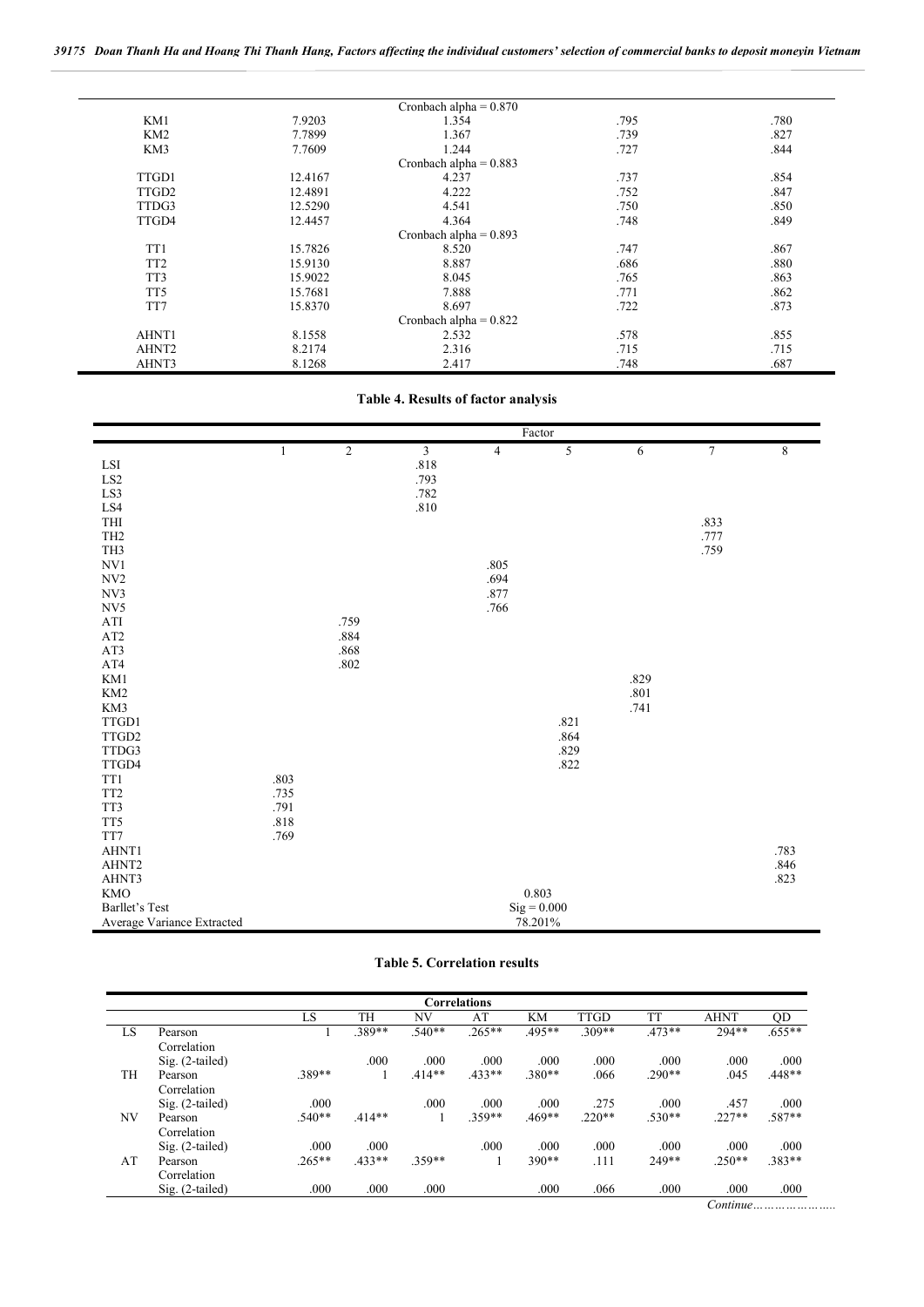| KM         | Pearson                                                     | 495**     | $.380**$ | $.469**$ | $390**$  |          | $.234**$ | $.451**$ | $.280**$ | 524**    |
|------------|-------------------------------------------------------------|-----------|----------|----------|----------|----------|----------|----------|----------|----------|
|            | Courelation                                                 |           |          |          |          |          |          |          |          |          |
|            | $Sig. (2-tailed)$                                           | .000      | .000     | .000     | .000     |          | .000     | .000     | .000     | .000     |
| <b>TTG</b> | Pearson                                                     | $309**$   | .066     | $.220**$ | .111     | $.234**$ |          | .101     | $373**$  | $.357**$ |
| D          | Correlation                                                 |           |          |          |          |          |          |          |          |          |
|            | $Sig. (2-tailed)$                                           | .000      | .275     | .000     | .066     | .000     |          | .093     | .000     | .000     |
| <b>TT</b>  | Pearson                                                     | $.473**$  | $.290**$ | $.530**$ | 249**    | $.451**$ | .101     |          | .092     | $.575**$ |
|            | Correlation                                                 |           |          |          |          |          |          |          |          |          |
|            | $Sig. (2-tailed)$                                           | .000      | .000     | .000     | .000     | .000     | .093     |          | .126     | .000     |
| AH         | Pearson                                                     | $.294**$  | .045     | $.227**$ | $.250**$ | $.280**$ | $.373**$ | .092     |          | $.277**$ |
| NT         | Correlation                                                 |           |          |          |          |          |          |          |          |          |
|            | $Sig. (2-tailed)$                                           | .000      | .457     | .000     | .000     | .000     | .000     | .126     |          | .000     |
| <b>OD</b>  | Pearson                                                     | $.655***$ | 448**    | $.587**$ | 383**    | $.524**$ | $.357**$ | $.575**$ | $277**$  |          |
|            | Correlation                                                 |           |          |          |          |          |          |          |          |          |
|            | $Sig. (2-tailed)$                                           | .000      | .000     | .000     | .000     | .000     | .000     | .000     | .000     |          |
|            | **. Correlation is significant at the 0.01 level (2-tailed) |           |          |          |          |          |          |          |          |          |
|            |                                                             |           |          |          |          |          |          |          |          |          |

#### Table 6. Regression results for the first time

|       | Coefficients <sup>a</sup> |                           |            |              |          |      |  |  |  |  |
|-------|---------------------------|---------------------------|------------|--------------|----------|------|--|--|--|--|
| Model |                           | Unstandardized            |            | Standardized | T        | Sig. |  |  |  |  |
|       |                           | Coefficients              |            | Coefficients |          |      |  |  |  |  |
|       |                           | B                         | Std. Error | Beta         |          |      |  |  |  |  |
|       | (Constant)                | $-.254$                   | .245       |              | $-1.040$ | .299 |  |  |  |  |
|       | LS                        | .281                      | .049       | .295         | 5.761    | .000 |  |  |  |  |
|       | TH                        | .111                      | .041       | .128         | 2.745    | .006 |  |  |  |  |
|       | NY                        | .112                      | .044       | .132         | 2.572    | .011 |  |  |  |  |
|       | AT                        | .072                      | .038       | .085         | 1.886    | .060 |  |  |  |  |
|       | KM                        | .088                      | .059       | .073         | 1.483    | .139 |  |  |  |  |
|       | <b>TTGD</b>               | .163                      | .042       | .165         | 3.887    | .000 |  |  |  |  |
|       | TT                        | .239                      | .045       | .255         | 5.295    | .000 |  |  |  |  |
|       | <b>AHNT</b>               | .025                      | .039       | .028         | .635     | .526 |  |  |  |  |
|       |                           | a. Dependent Variable: OD |            |              |          |      |  |  |  |  |

#### Table 7. The final regression results

|                                                     |                | Model Summary <sup>b</sup> |              |             |                   |                   |               |  |  |
|-----------------------------------------------------|----------------|----------------------------|--------------|-------------|-------------------|-------------------|---------------|--|--|
| Model                                               | R              |                            |              |             | Adjusted R Square |                   | Durbin-Watson |  |  |
|                                                     | .780a          |                            | .608         |             | .599              |                   | 2.211         |  |  |
| a. Predictors: (Constant), XT, TTGD, AT, TH, LS, NV |                |                            |              |             |                   |                   |               |  |  |
| b. Dependent Variable: QD                           |                |                            |              |             |                   |                   |               |  |  |
|                                                     |                | ANOVA <sup>b</sup>         |              |             |                   |                   |               |  |  |
| Model                                               |                | Sum of Squares             |              | df          | Mean Square       | F                 | Sig.          |  |  |
|                                                     | Regression     | 75.470                     |              | 6           | 12.578            | 69.457            | .000a         |  |  |
|                                                     | Residual       | 48.715                     |              | 269         | .181              |                   |               |  |  |
|                                                     | Total          | 124.185                    |              | 275         |                   |                   |               |  |  |
| a. Predictors: (Constant), IT, TTGD, AT, TH, LS, NV |                |                            |              |             |                   |                   |               |  |  |
| b. Dependent Variable: QD                           |                |                            |              |             |                   |                   |               |  |  |
|                                                     |                | Coefficients <sup>a</sup>  |              |             |                   |                   |               |  |  |
| Model                                               | Unstandardized | Standardized               |              | $\mathbf t$ | Sig               | Collinearity      |               |  |  |
|                                                     | Coefficients   |                            | Coefficients |             |                   | <b>Statistics</b> |               |  |  |
|                                                     | B              | Std. Error                 | Beta         |             |                   | Tolerance         | <b>VIF</b>    |  |  |
| (Constant)                                          | $-.104$        | .226                       |              | $-.460$     | .646              |                   |               |  |  |
| LS.                                                 | .302           | .047                       | .317         | 6.385       | .000              | .592              | 1.689         |  |  |
| <b>TH</b>                                           | .114           | .040                       | .130         | 2.860       | .005              | .700              | 1.428         |  |  |
| NV                                                  | .122           | .043                       | .143         | 2.797       | .006              | .557              | 1.794         |  |  |
| AT                                                  | .088           | .037                       | .105         | 2.414       | .016              | .770              | 1.299         |  |  |
| <b>TTGD</b>                                         | .177           | .040                       | .180         | 4.430       | .000              | .886              | 1.129         |  |  |
| <b>TT</b>                                           | .251           | .044                       | .267         | 5.692       | .000              | .663              | 1.508         |  |  |
| a. Dependent Variable: QD                           |                |                            |              |             |                   |                   |               |  |  |

The results of the elements in the model with the remaining observed variables in Table 3 have high correlation coefficients with the high total variable,and the observed variables have the value greater than 0.3, so the scale meets the requirement of reliability.

### + Analysis of factors:

If the factor analysis results are satisfactory, the observed variables used in the analysis of FTA factors have to satisfy the following requirements:

- KMO coefficient (Kaiser - Meyer - Olkin)  $\geq 0.5$  with the significance level of Bartlett test<0.05.

- Factor loading coefficient  $\geq 0.5$ .

- Accept the scale when the Cumulative of Variance  $\geq 50\%$ and the value of the Eigenvalue coefficient  $> 1$ .

- The difference of the factor loading coefficients of an observed variable between the factors has to be greater than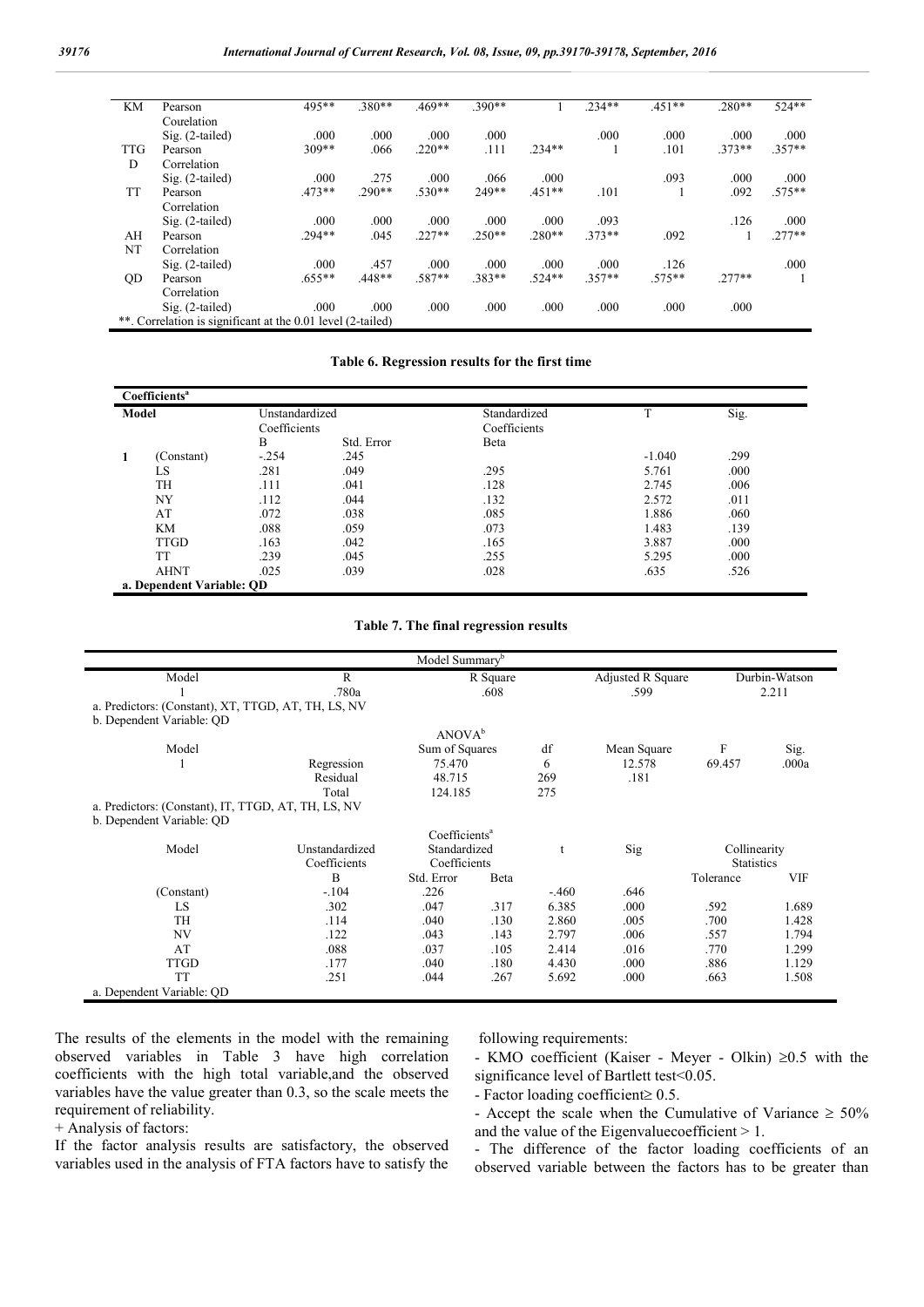0.3 to ensure the distinct value between the factors. When analyzing EFA with the component measurement scale, the author used the Principal Component Analysis method with theVarimax rotation and the stopping point of factors having Eigenvalue> 1. The below are the results of the final factor analysis after the authors eliminated 3 observed variables in the scale reliability test and the factor analysis results for the first time. Here are the results. The results of the exploring factor analysis show 33 observed variables of 8 components after the elimination of 2 observed variables and the final result is that the remaining observed variables are grouped into 8 groups. KMO coefficient  $= 0.803 > 0.5$  and the sig value of the Bartlett's test equals 0.000 so that the observed variables are correlated with each other and the factor analysis is consistent with the data. The average variance extracted is 78.201%, indicating that8 factors can explain the variance of 78.201%, therefore the scale is acceptable. From the results of the factor analysis, wefound that the observed variables were grouped into factors as in the beginning. Therefore there was no major adjustment in terms of the content of the relevant scale. These formed factors would be used to conduct further studies in the later sections.

# Analyzing the relationship between the independent variables and bank selection decision

To evaluate the relationship between the independent variables and the dependent variable, we performed the correlation analysis and then performed the regression analysis to test the hypothesesof the model.

### + Correlation analysis

The correlation analysis was carried out to examine the relationship between the two quantitative variables. To assess whether the two variables were correlated with each other or not, the author used the Sig value... If the Sig value is lower than the level of significance (usually 5%), the correlation between these two variables would be significant and vice versa. The correlation results are presented in Table 5. The results of table 5 show that the relationships between the variable of the bank selection decision (QD) and all the other independent variables have the Sig value < 0.05, so it could be concluded there aresignificant correlations between them. The correlation coefficients of all these pairs of variables have positive signs, therefore thesecorrelations should be positive. Additionally, the consideration about each pair of correlation shows that the correlation between QD and LS (interest rate) is the strongest with the correlation coefficient of 0.655, followed by the correlation between QD and NV (bank staff) and correlation of the pair of QD and TT (convenience) and the pair of QD and TH (brand awareness). Whereas, the other pairsof relationships are weaker.

# + Regression analysis:

We inserted all the variables into the model to test the given hypotheses and simultaneouslyassessed the impact directions and the level of impacts that the independent variables had on the dependent variable. The first time's regression results are presented in Table 6. The results in Table 6 showthat the

relationship between thetwo variables KM (promotion) and AHNT (Influences of relatives) has the Sig value greater than 0.1 (with 10% significance level), therefore these two variables should have no impact on the bank selection decision of customers. Regardingthe AT variable, although the value of  $Sig = 0.06 > 0.05$  (5% significance level), it is less than 0.1 (10% significance level), so we decided to keep this variable for the more detailed assessment in the next steps. The other remaining variables in the model all show that there is an impact on the dependent variable with 10% significance level or even 5%. Thus, we decided to exclude the 2 variables KM and AHNT and redo the regression. The analysis results show that F testhas the sig value.  $= 0.000$ , less than 5% significance level, so it can be confirmed that the adjusted  $R^2$  value of the regression model is different from 0, in other words this is a suitable regression model. The adjusted  $R^2$  value = 59.9% shows that the independent variables have significant impacts, which could explain 59.9% of the variation of the decision (QD). The regression results are presented in Table 7. The results presented in Table 7 show that all the variables TT, TTGD, AT, TH, LS, NV have the Sig value < 0.05, so all these variables have impacts on the bank selection decisions (QD) and all the independent variables have positive impacts oncustomers' the bank selection decisions. It means that the increases in these factor points will increase customers' decisions on the bank selection. From the regression analysis results, there are two hypotheses which has been rejected and it involves the promotion and the relatives' influences. There are remaining hypotheses that are accepted. The regression equation is written as follows:

# $QD = 0.317LS + 0.130TH + 0.143NV + 0.105AT +$  $0.180TTGD + 0.267TT(1)$

From the results of the equation (1), the variable that has the strongest influence on the bank selection decision is interest rate (LS), the regression coefficient equals 0.317, indicating that an increase by 1 point in the assessment of LS will help customers increase their decisionsby 0.317 points and vice versa. This result istotally reasonable when depositors choose the bank with more competitive interest rates,there are clear announcements about interest rates, maturity as well as interest payment methodsof the bank. These factors all help customers who want to deposit money in the banks which they consider. Inconvenience is the factor which is considered as important just after interest rates. This shows that customers are interested in the convenience of the locations, transaction locations near schools, workplaces, or the homes of the customers; additionally, the convenience of working hours or even the large number of ATMs also make many customers appreciate.If customers highly evaluate these factors, they are important solutions that banks need to be concerned about in order to attract customers to deposit their savings to compete with other banks. In addition, transaction procedures are also a factor that banks should pay attention to. This factor is closely related to the accuracy of the transaction. Simultaneously, it also ensures whether customers havecomfort or not. The simple and fast transaction procedures are essential elementsfor customer satisfaction; besides, the employees' settlement of customers' complaints which is quick and adequate alsomakes depositors want to send money in the bank. Besides, bank staff are also an